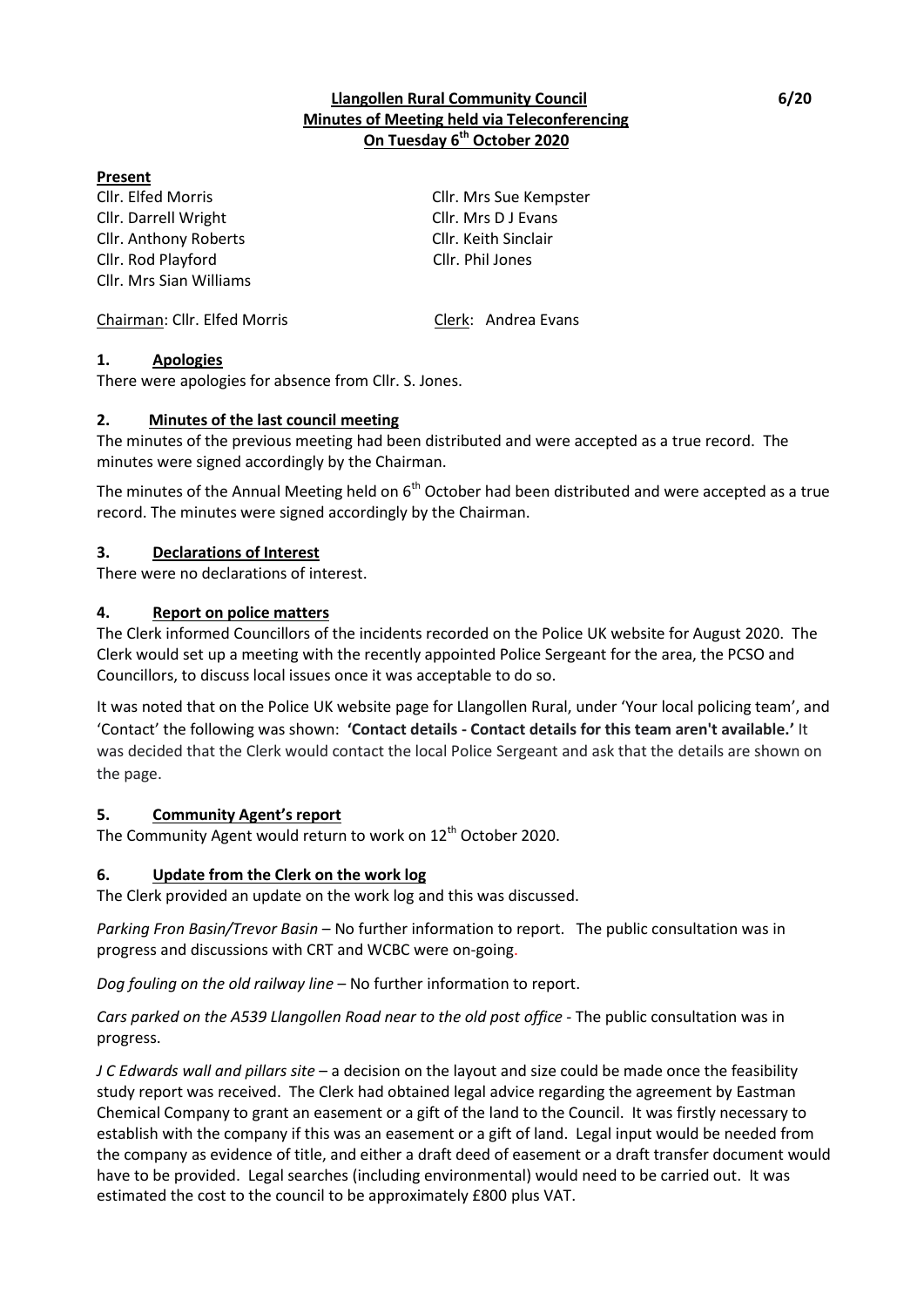Cllr. Playford informed Councillors that the feasibility study was carried out on the basis of the land being gifted to the Council. It was noted that the Council would need to own the land before applying for grant funding.It was decided to move forward with the solicitor, once it had been established whether the company was proposing an easement or a gift of land.

*New notice boards for Garth* – a second quotation had been received and both quotations were considered. It was decided to accept the quote from Wynnstay Joinery for the provision of two hardwood notice boards, and to ask that they are each installed with two posts. Cllr. Morris would place the order.

*Installation of a lockable gate at the George Avenue playground* – waiting for quotes for gate installation. It was decided that the Clerk would contact WCBC to ask that the fence at the bottom of the playground was reinstated and the kissing gate was removed. A site meeting of the Playground Committee was being held on Friday 9<sup>th</sup> October.

*Purchase of 2 speed signs and 2 extra lockable mounting posts* – two additional batteries had been purchased. The Clerk would download data from the speed signs and send the data to Councillors.

P*ossible use of the Froncysyllte school field* - discussions were on-going.

*Footpath between Alma Road and School Lane* – the footpath was not on the Definitive list of paths held by WCBC. It was decided that the Council would make a Definitive Map Modification Order to have the path placed on the list. Cllr. Sinclair offered to collect the necessary information to apply for the Modification Order.

*Steps on the footpath near to the Pump field* – S Roberts from WCBC's Rights of Way Department was to meet with a contractor to inspect the steps. The barriers on Garth Road, and the stile by Briar on Trevor Road were due to be installed, but had been delayed as the contractor was dealing with a backlog of public rights of way maintenance work.

*Wildlife garden on the old railway line path* – no more shrubs or bulbs have been received.

*Kerbs in Trevor were full of weeds* – the Clerk had emailed the Head of Housing to complain.

*Request for an Astroturf pitch in Trevor* – money was held at WCBC to provide a MUGA in the area, and Cllr. Roberts was pursuing this with WCBC.

*Japanese Knotweed on the Offa's Dyke footpath* – the Clerk had been told by WCBC that the land was private land, but Councillors said that the land belonged to the Economic Development Department of WCBC. Cllr Roberts offered to follow this up.

*Fron Cemetery grounds maintenance* – progress had been made and this was continuing.

*Risk assessments of seats, street furniture and Noddfa –* Street furniture and the seats in Garth and Fron had been done. Trevor seats and Noddfa Cemetery to be done.

*War Memorial Garth* – Cllr Morris was arranging a contractor to fix the leaks where the dome meets the brickwork.

#### **7. Planning applications**

Nothing to report.

## **8. Correspondence update from the Clerk**

**One Voice Wales** Remote Training Dates Support for the Heritage Sector in Wales Parking Scam Emails Fly tipping Action Wales WLGA Coronavirus Update - 09.09.20, 15.09.20, 21.09.20, 24.09.20, and 01.10.20.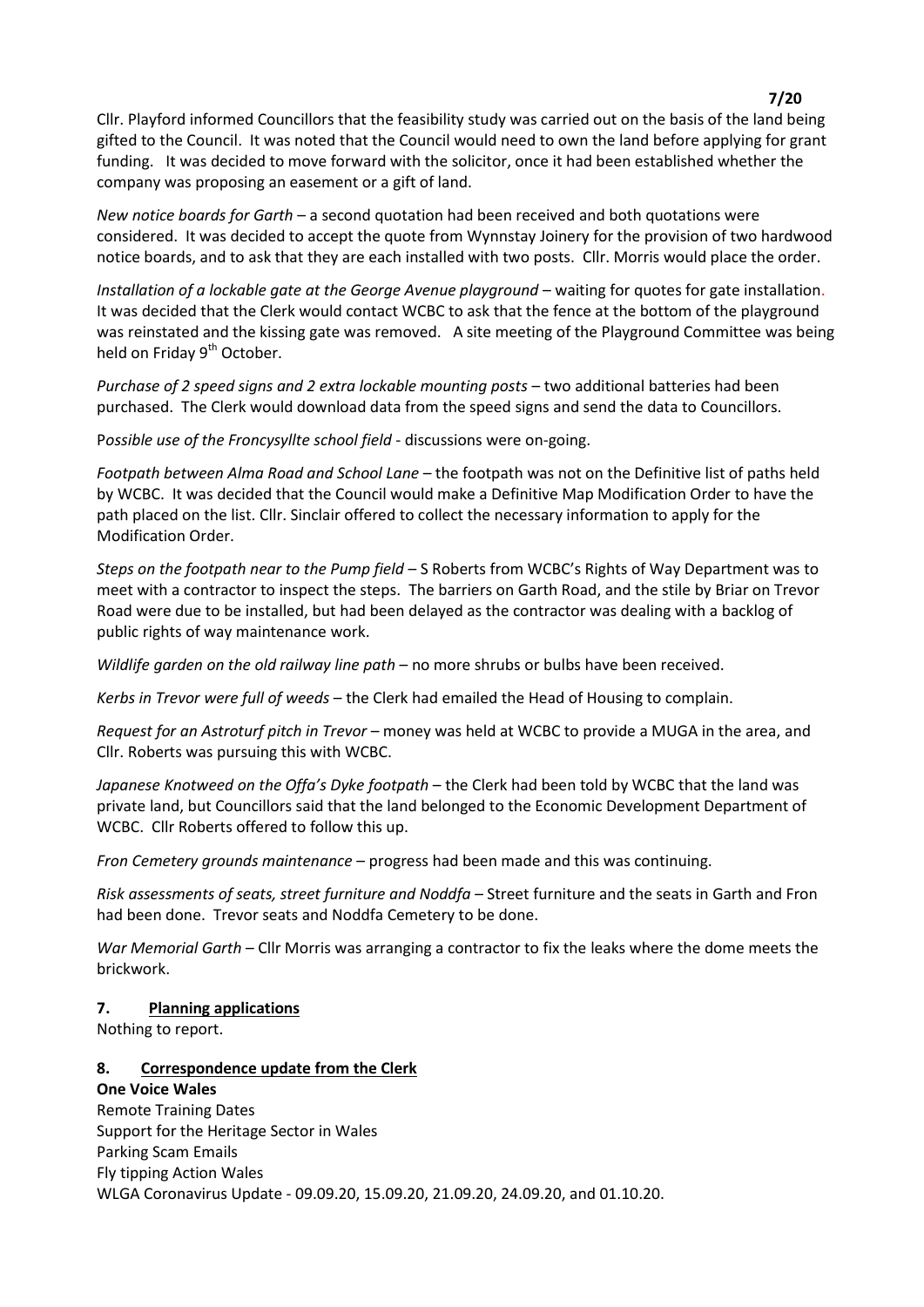### News Bulletin September 2020 **8/20**

### **Welsh Government**

Coronavirus Covid-19 News – 09.09.20, 11.09.20, 18.09.20, 25.09.20, and 02.10.20 Ministers Written Statement: Phase 2 of the Diversity in Democracy Programme Update – Remembrance 2020

### **Wrexham County Borough Council**

Welsh Government WHQS Survey Wrexham Town and Community Council Forum 8<sup>th</sup> October 2020 Extra Restrictions will help fight a second wave in North Wales

### **Mott MacDonald**

A483 Wrexham By-pass Junction3 to 6 Public Consultation Events

**Ken Skates** Newsletter 11.09.20, 18.09.20, and 25.09.20

#### **Simon Baynes**

Press Release: Reopening of Trevor Basin Visitor Centre

### **Play Wales**

A play friendly school: Guidance for a whole school approach Publications: Making it possible to do play sufficiency E-bulletin October 2020

### **PKC Group**

PKC Group and the Circular Economy Air Products site – Jessops tramway and continuing saga

It was decided that the Clerk would request that the Community Council was removed from the PKC Group mailing list.

All emails have been forwarded to Councillors.

## **9. Maintenance of the Boer War Memorial in Froncysyllte**

G. Roberts, Architect & Historic Buildings Consultant, had met at the memorial with the contractor who had carried out the previous repairs. They had discussed the repair work needed, and considered suggestions and costings in order to protect the memorial one the repair was done. They were concerned that water was coming through the wall at the back of the memorial and causing damage.

The Community Council was not responsible for the memorial, and so it needed to decide firstly if it was going to take on the responsibility to ensure the rare memorial was looked after. It was decided to wait for the repair options and costings, resulting from the meeting between G Roberts and the contractor, before any further decisions were made.

## **10. Remembrance Day Wreaths**

Due to the current Covid situation Remembrance Day would need to be observed whilst abiding by the current restrictions. It was decided that Cllr. Sinclair would lay a wreath in Froncysyllte, and Cllr. Morris would lay a wreath in Garth. A minutes silence would be observed but there would be no gathering at the Memorials, in order to adhere to social distancing and the current lockdown rules.

## **11. Tree Obstruction on entering Bont bridge**

Four or five trees were obstructing visibility on entering the Bont Bridge. The land owner had agreed that they could be removed but was not prepared to pay for this to be done. As this was the responsibility of the landowner it was decided that the Clerk would contact the Highways Department of WCBC to report the problem with visibility, and ask them to deal with this.

#### **12. Overhanging tree in Garth Playground**

The owner of the land had cleared the branch that had fallen into the playground.